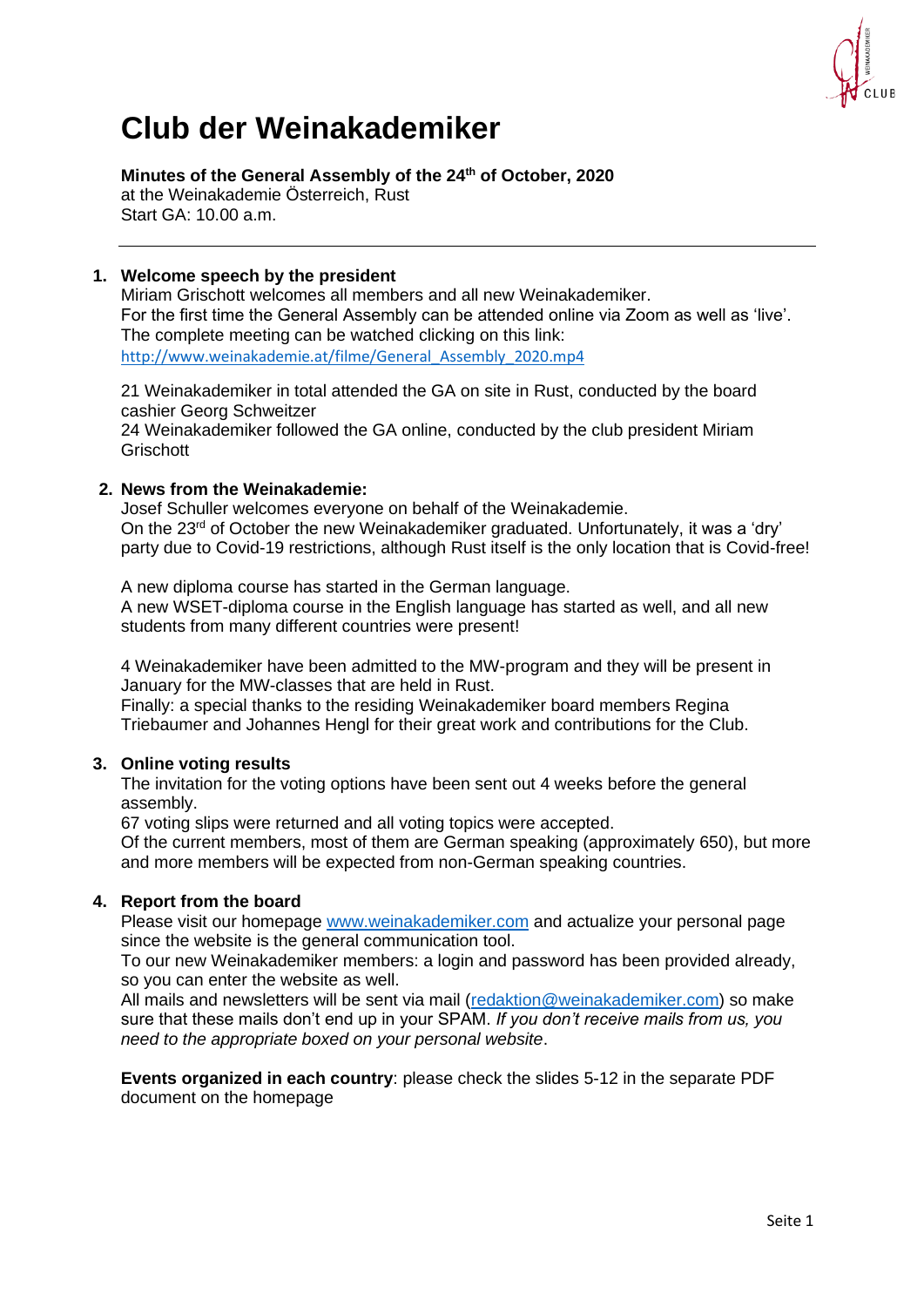

## **5. Financial report**

MEMBERS STATISTIC: 888 finished course 9 died 47 returned title or membership 7 membership dormant 755 actual members + 15 Weinakademiker h.c. 70 members have been excluded from the Club, due to non-payment of the Club fee for more than 3 consecutive years.

**Balance bank account September 2019:** € 32'441,16 **Intake:** mostly member fees  $\epsilon$  46'490,71 **Spending:** support club activities, homepage, office board meetings, bank fees, subscription club wines etc. - € 49.699,82

#### **New balance on the bank account September 2020: € 29.232,05**

Unpaid fees: 53 members had not paid -before the cash report of September-, but since September another 5 have paid, so in total 48 members have not paid yet.

The club is in such a good financial situation for different reasons, mainly because: less money has been spent to support club activities this year due to Covid-19, events have been cancelled.

Also, still a very little budget to support international club activities (non-German speaking countries) has been spent.

The invoices for the member fees 2021 will be send (via E-Mail) out by mid-January 2021, together with the subscription form "Der Winzer" and the direct debiting system blank.

#### CASH REPORT AND CASH AUDIT:

The cash audit report has been sent in September with the invitation to the GA. WA Stefan Schuster (one of the cash auditors) reports that the financial transactions and the book keeping has been made carefully and no inconsistency came up. The cashier has been officially discharged.

#### **6. Discharge of the board**

The complete board has officially been discharged.

#### **7. Re-election and election of new board members**

New board members are proposed for Austria and Switzerland. Austria: Georg Schneider will replace Georg Schweizer and join us as cashier. Austria: Georg Schweitzer will remain in the board and change to the secretary position. Austria: Gerald Rouschal will replace Regina Triebaumer and represents Austria East Austria: Sebastian Spiegel will replace Johannes Hengl and represents Austria West Switzerland: Claudia Jenni Magnus will replace Cecile Richards and represents Switzerland.

No objections to the new board members and therefore all new board suggested members are now 'on board'. The previous board members have been re-elected. All the board members have been elected for (another) 2 years.

Even if you're not a board member you can support your Club by organizing a Club event. Just get in touch with the representative of your region or look for more info on [www.weinakademiker.com](http://www.weinakademiker.com/)